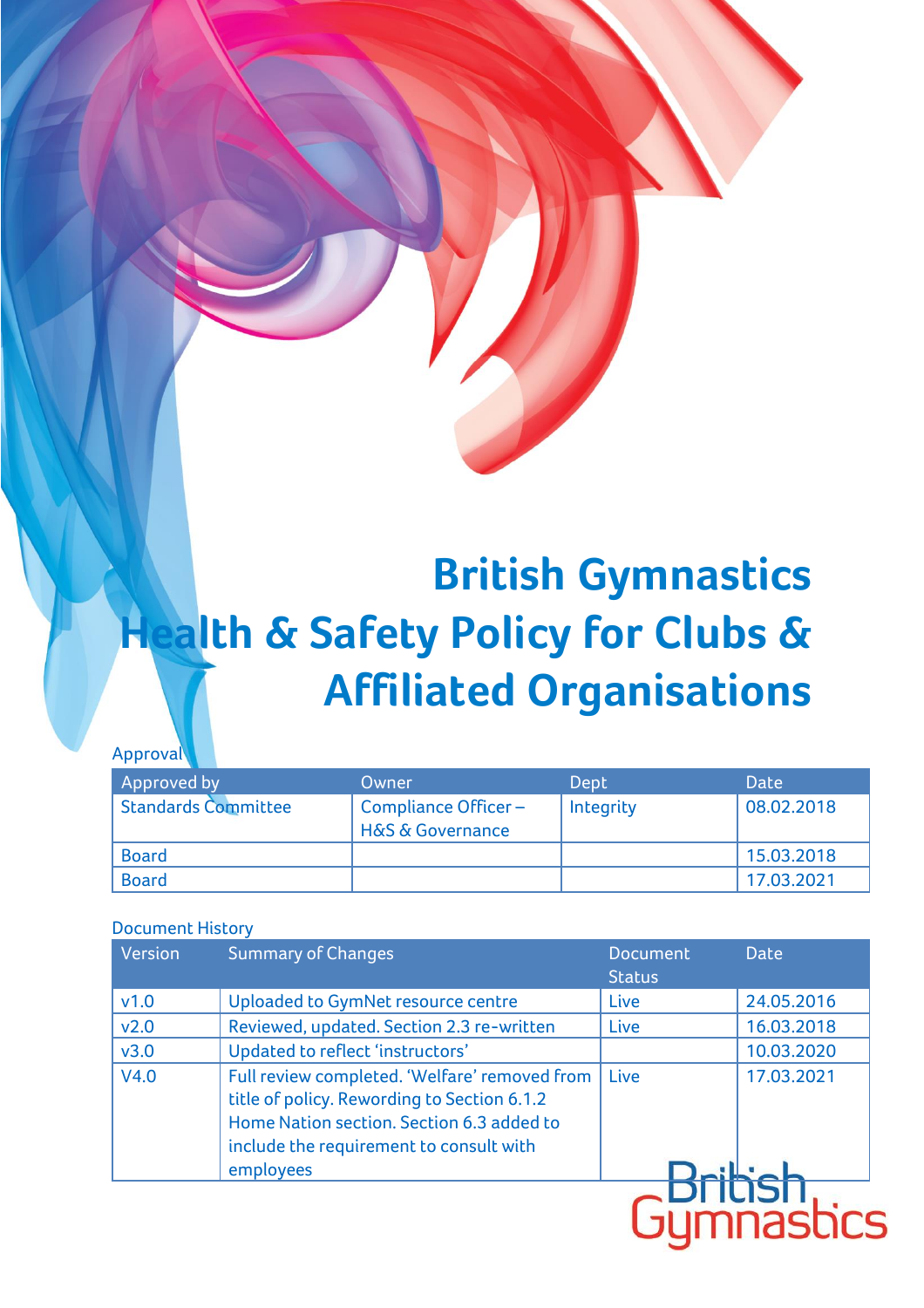# **Contents**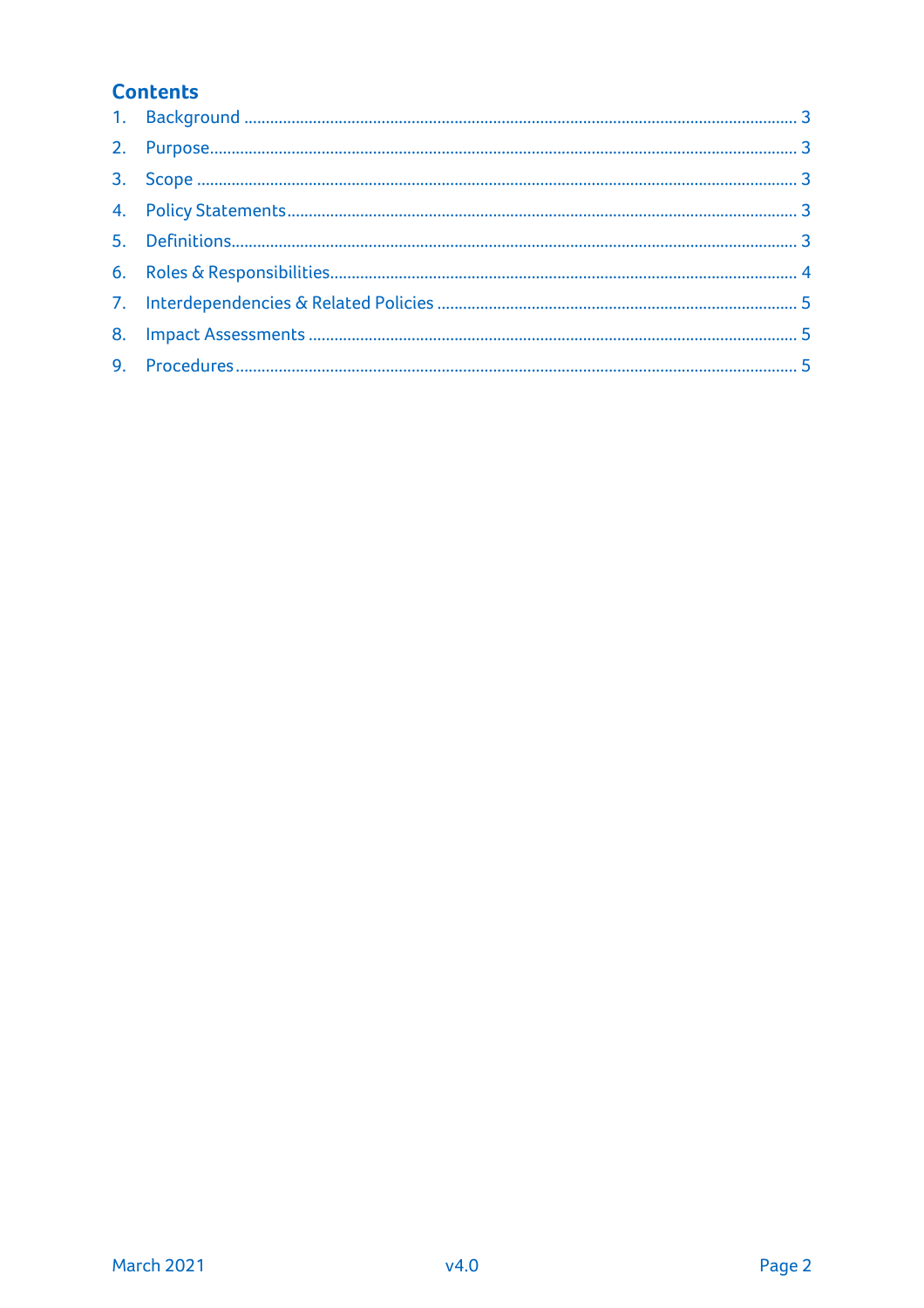### <span id="page-2-0"></span>**1. Background**

1.1. British Gymnastics regards the health, safety and welfare of all members to be of paramount importance, which should not be comprised. To this end, it is British Gymnastics policy to ensure so far as is reasonably practicable, that procedures are in place to maintain a safe and healthy environment not only for its members but also for other people who may be affected by the activities of British Gymnastics and/or affiliated clubs and organisations.

#### <span id="page-2-1"></span>**2. Purpose**

- 2.1. This policy document sets out British Gymnastics' responsibilities and the minimum standards required of registered clubs, affiliated organisations and members in line with health and safety law.
- 2.2. British Gymnastics aims to promote a positive health and safety culture, and to ensure the health and safety of everyone involved in the sport. British Gymnastics endeavours to achieve the highest standards of welfare and requires all clubs and affiliated organisations to work with it to achieve these aims

#### <span id="page-2-2"></span>**3. Scope**

- 3.1. Everyone involved in gymnastics has a responsibility to help maintain a positive health and safety culture across the sport. All clubs have a common law duty of care to those who may be affected by their activities and have a responsibility to implement appropriate health and safety policy and arrangements.
- 3.2. Gymnastics is a complex sport with inherent risks. Anyone providing gymnastics activities should take all reasonable steps to minimise these risks.

#### <span id="page-2-3"></span>**4. Policy Statements**

- 4.1. British Gymnastics has developed a Health & Safety Management System & Guidance to assist clubs and affiliated organisations to meet their legal responsibilities. Implementing the Management System and following British Gymnastics' guidance will help reduce the likelihood of a successful negligence claim being made against a British Gymnastics club or affiliated organisations.
- 4.2. The policy and the associated guidance should be read and understood by club organisers and any member of staff given responsibility for the implementation of health and safety measures. It is important, however, that all those involved in operating the club – employees, contractors and volunteers – are aware of these documents and are encouraged to familiarise themselves with the guidance. All these people should be given appropriate information, instructions, training and supervision in relation to health and safety. This reflects the general point that whereas clubs and organisations are responsible for the introduction of appropriate health, safety and welfare measures, the application and operation of these measures lies to a considerable extent in the hands of all the individual workers involved.

## <span id="page-2-4"></span>**5. Definitions**

5.1. "Gymnastics" is used as a generic term and includes all British Gymnastics recognised disciplines (Acrobatics, Aerobics, Gymnastics forAll, TeamGym, Disability Gymnastics, Preschool, Men's Artistic, Rhythmic, Trampolining & DMT, Tumbling and Women's Artistic) and gymnastics activities (e.g. freestyle)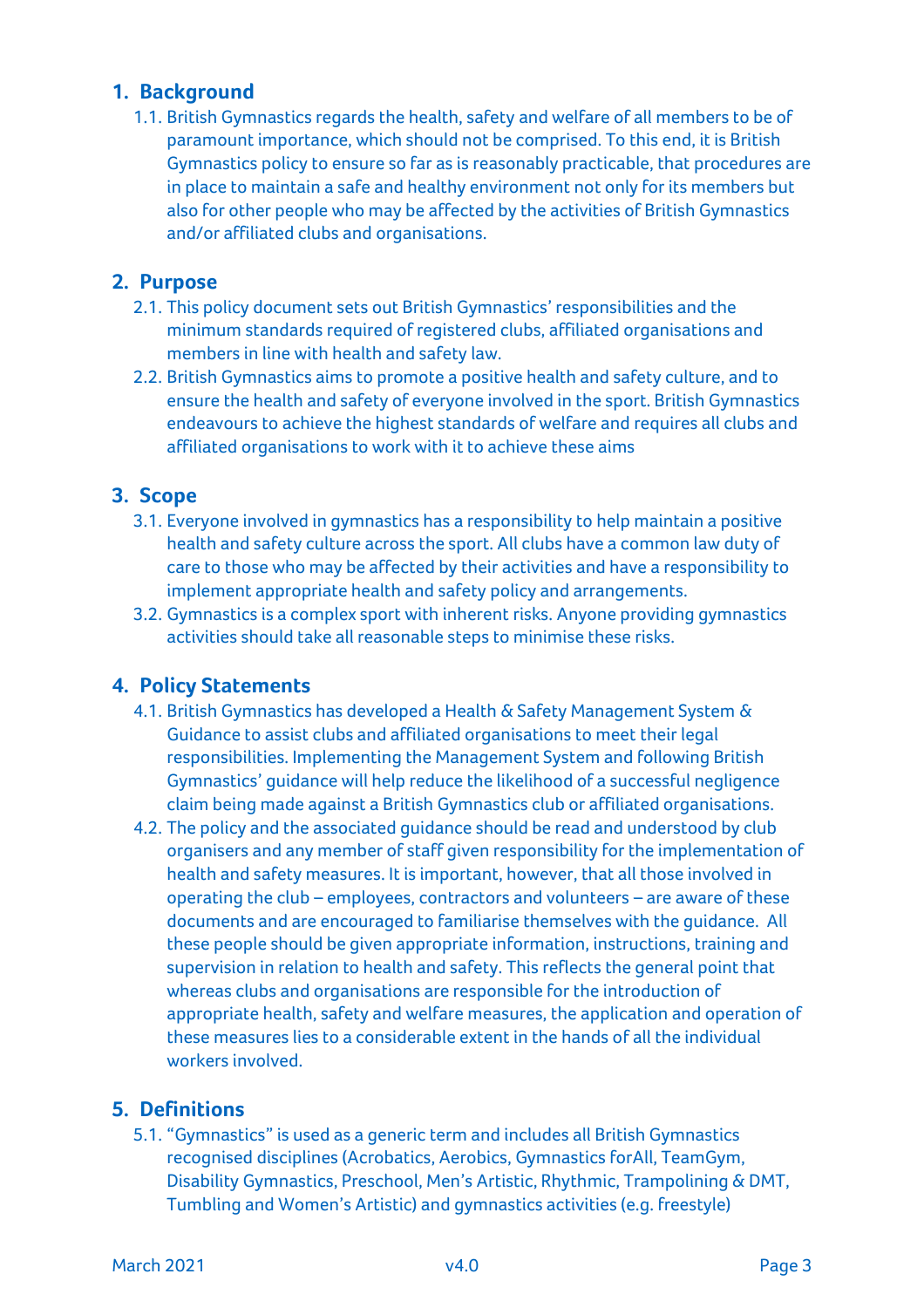5.2. The term "safe", as used in this document, means a situation where, so far as is reasonable practicable, all reasonable steps have been taken to understand the nature of the risks involved and to ensure suitable steps have been taken to control the risks and keep them to a minimum.

## <span id="page-3-0"></span>**6. Roles & Responsibilities**

- 6.1. Compliance, Monitoring & Review
	- 6.1.1. The Health and Safety at Work Act 1974 (and its subordinate legislation) is the principle legislation that informs the policy. The Management of Health and Safety at Work Regulations 1999 is one other key pieces of legislation that underpins the British Gymnastics Management System & Guidance. responsible for ensuring the policy and procedure:]
	- 6.1.2. There are some Home Country variations in certain aspects of health and safety legislation e.g.. the legislation governing smoking in public places falls under a different Act of Parliament in each country. In addition there are different underpinning legal systems in each of the Home Nations. Difference of this kind may need to be taken into account in the interpretation of the policy and the British Gymnastics Management System & Guidance.
	- 6.1.3. The Health and Safety Executive website [www.hse.gov.uk](http://www.hse.gov.uk/) offers further information relating to Health and Safety Law.
	- 6.1.4. British Gymnastics Responsibilities British Gymnastics will support registered clubs and affiliated organisations to meet their responsibilities under health and safety law and will:
		- 6.1.4.1. Develop, monitor and evaluate the effectiveness of health, safety and welfare policy
		- 6.1.4.2. Provide a comprehensive Health & Safety Management System and learning resources to support clubs and affiliated organisations to meet legal obligations
		- 6.1.4.3. Provide access to expert health and safety advice and support to implement effective health and safety arrangements
		- 6.1.4.4. Undertake regular audits and review of the effectiveness of health and safety arrangements across gymnast activity
		- 6.1.4.5. Review near misses, accidents and other adverse events to identify trends and take action to prevent incidents occurring
		- 6.1.4.6. Respond to health and safety concerns in line with the British Gymnastics Complaints and Disciplinary Procedure.
- 6.2. Monitoring & Review Arrangements

 The British Gymnastics Health, Safety and Welfare policy will be annually monitored and full policy review will take place every three years. A policy review may also be conducted in response to any of the following occurrences:

- 6.2.1. Changes in legislation or guidance
- 6.2.2. Changes in governance of the sport
- 6.2.3. Changes in the nature or size of British Gymnastics
- 6.2.4. A procedural review taking place as a result of a significant case
- 6.3. Consultation

Employers have a legal responsibility to consult all of their employees on health and safety matters. Consultation involves employers giving information to employees and listening to and taking account of their views before making any health and safety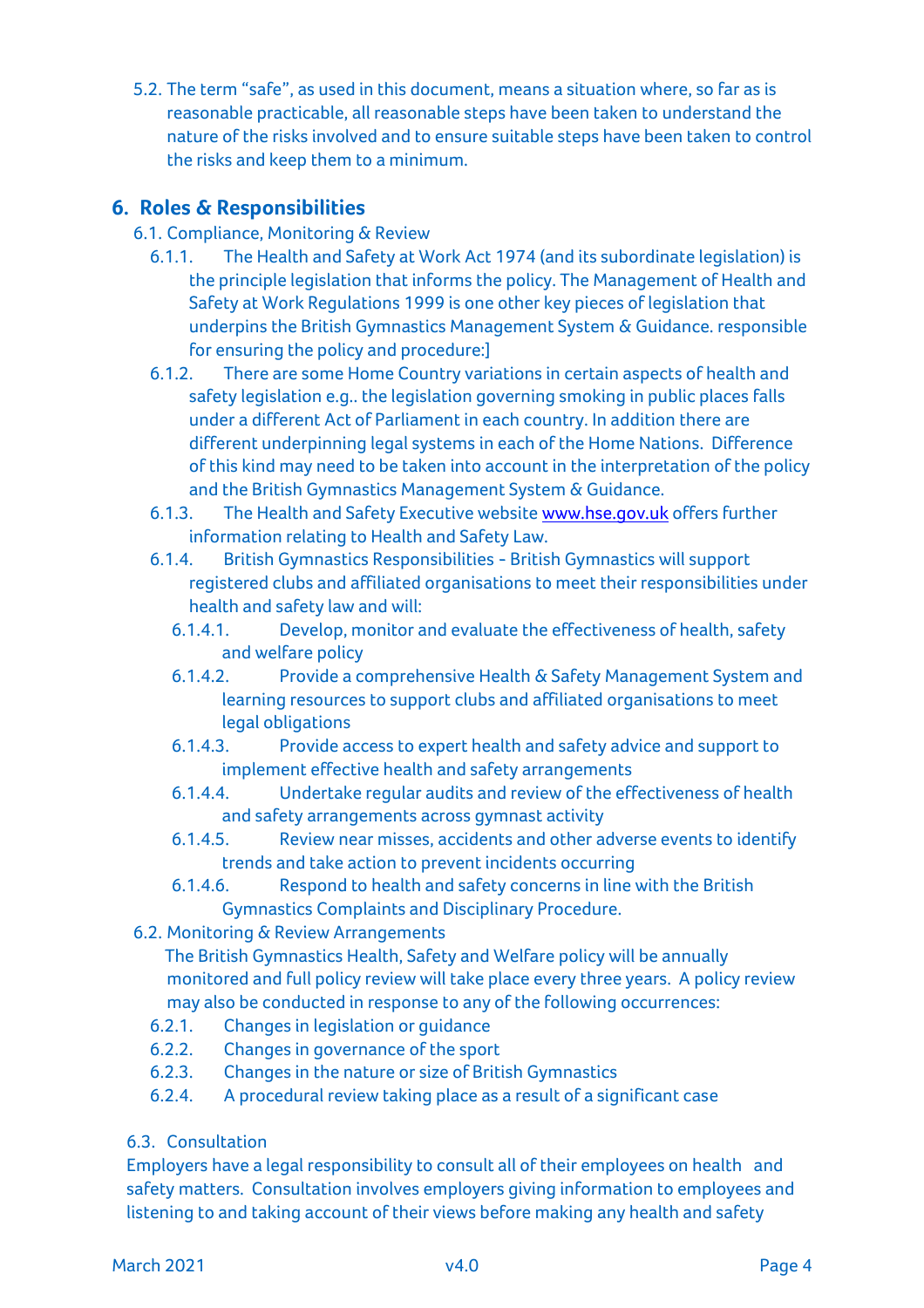decisions. Consultation with employees must be carried out on matters to do with their health and safety at work, including but not limited to:

- any change which may substantially affect their health and safety at work, for example in procedures, equipment or ways of working;
- the employer's arrangements for getting competent people to help him or her satisfy health and safety laws;
- the information that employees must be given on the likely risks and dangers arising from their work, measures to reduce or get rid of these risks and what they should do if they have to deal with a risk or danger;
- the planning of health and safety training; and
- the health and safety consequences of introducing new technology.

### <span id="page-4-0"></span>**7. Interdependencies & Related Policies**

- 7.1. The following related policies/guidance should be used in conjunction with this policy;
	- 7.1.1. Safe Coaching Practice
	- 7.1.2. Safe Participation
	- 7.1.3. Safe Trips
	- 7.1.4. Further guidance can be found within our British Gymnastics publications, such as Coaching Resources and Club Management Resources. Members who are also members of other affiliated Home Countries and Regions should also refer to the Articles of Association and Rules of these Organisations.

#### <span id="page-4-1"></span>**8. Impact Assessments**

8.1. A Equality Impact Assessments Screening has been completed and a full Data Protection Impact Assessments is being carried out.

## <span id="page-4-2"></span>**9. Procedures**

#### **Actions to be taken by clubs, affiliated organisations and members**

Although clubs and affiliated organisations may have policies and procedures in place, these policies must, as a minimum requirement, comply with the standards adopted by British Gymnastics.

The right to take part in gymnastics activities in a safe environment, and stay free from harm, applies to everyone and all members must take reasonable steps to ensure they are fully aware and compliant with the relevant aspects of the policy.

#### **All clubs and affiliated organisations must therefore:**

- 9.1. Comply with British Gymnastics policy and the relevant statutory requirements (as declared as part of the annual registration process)
- 9.2. Identify the organisation's health and safety responsibilities (see the British Gymnastics Health & Safety Management System & Guidance document), and put in place the relevant aspects of the British Gymnastics or equivalent Health & Safety Management system
- 9.3. Identify significant risks and plan the work of the organisation to minimise all risks in respect of Health, Safety and Welfare